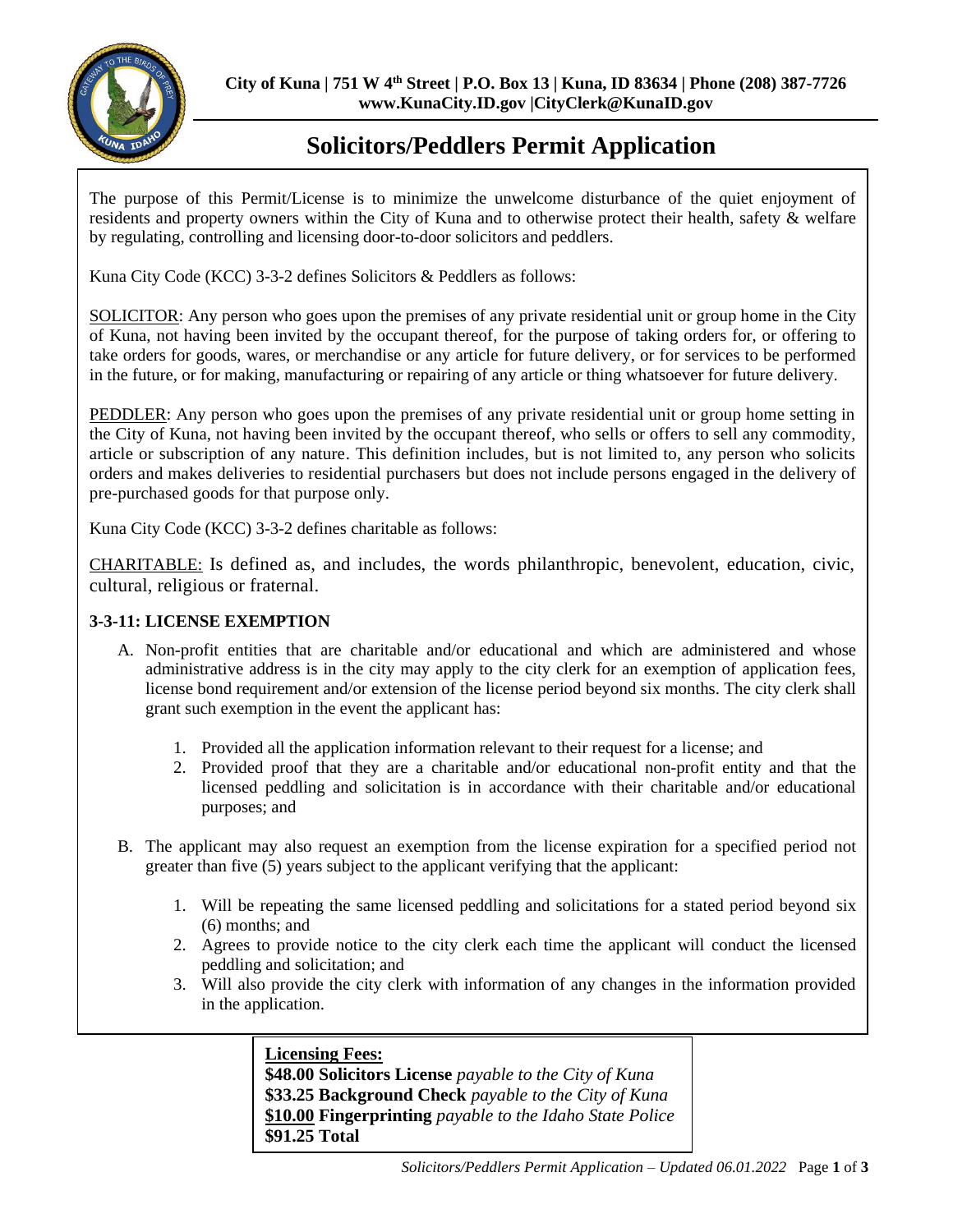

## **Solicitors/Peddlers Permit Application**

*\*\*PLEASE NOTE\*\** **Appointments are required** to submit your application. Contact the Kuna City Clerk's Office at (208) 387-7726 to schedule an appointment*. Same day appointments are not permitted. Applicant must have a complete application packet at time of appointment. (All questions answered and all required attachments in hand) Partial packets cannot be held or processed.*

| misdemeanor violations in the last five (5) years? If YES, please provide dates & locations. If NO, indicate $N/A$ .<br>12. Have you ever had a Solicitors/Peddlers Permit or License revoked or suspended within the last five (5) years? If YES, please<br>provide dates & locations. If NO, please indicate N/A. |  |  |  |  |  |
|---------------------------------------------------------------------------------------------------------------------------------------------------------------------------------------------------------------------------------------------------------------------------------------------------------------------|--|--|--|--|--|
|                                                                                                                                                                                                                                                                                                                     |  |  |  |  |  |
| 14. Motor vehicle make, model, year & license plate #: _____                                                                                                                                                                                                                                                        |  |  |  |  |  |
|                                                                                                                                                                                                                                                                                                                     |  |  |  |  |  |
|                                                                                                                                                                                                                                                                                                                     |  |  |  |  |  |
|                                                                                                                                                                                                                                                                                                                     |  |  |  |  |  |
|                                                                                                                                                                                                                                                                                                                     |  |  |  |  |  |
|                                                                                                                                                                                                                                                                                                                     |  |  |  |  |  |